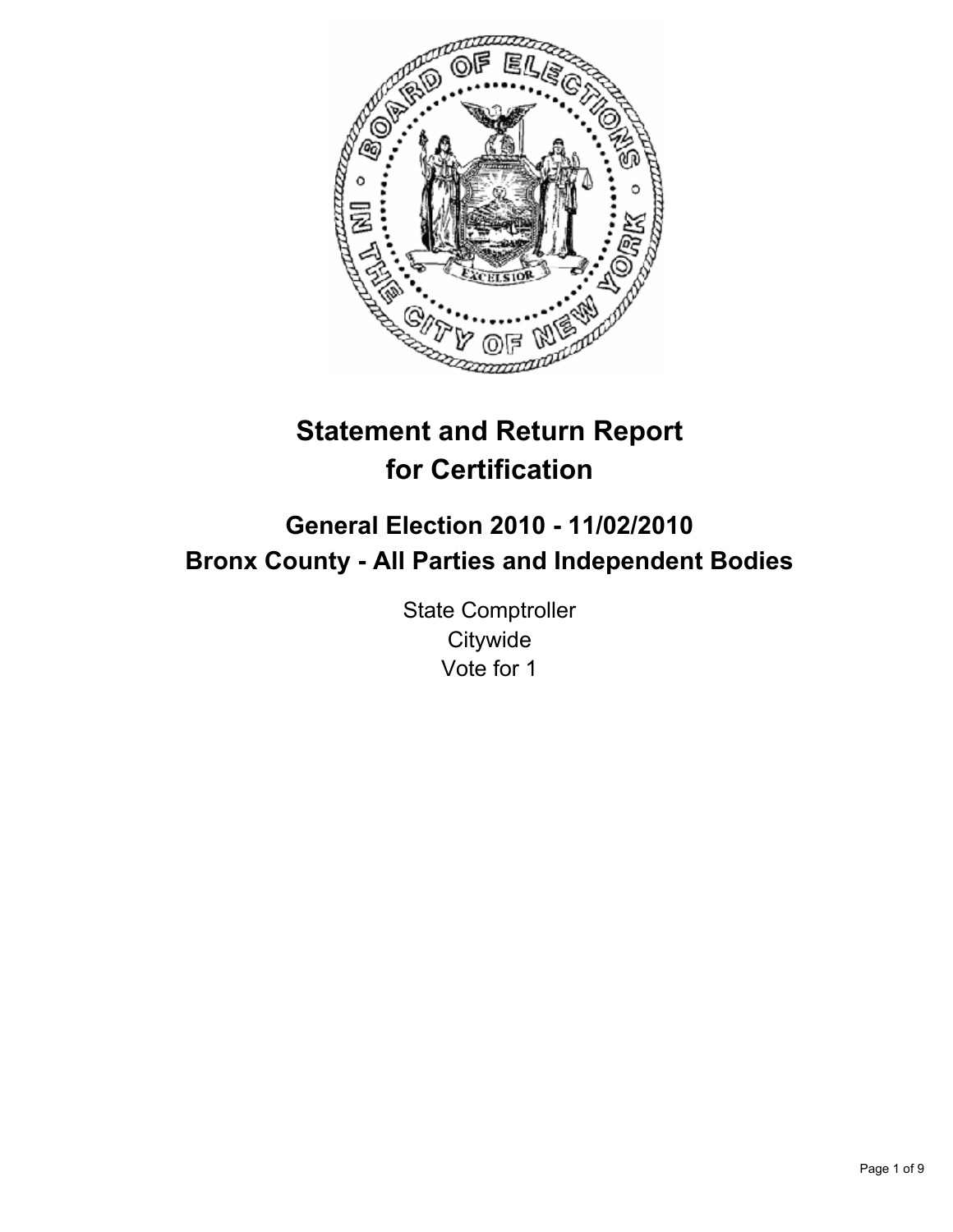

| <b>PUBLIC COUNTER</b>                | 16,392 |
|--------------------------------------|--------|
| <b>EMERGENCY</b>                     | 0      |
| ABSENTEE/MILITARY                    | 183    |
| <b>AFFIDAVIT</b>                     | 437    |
| <b>Total Ballots</b>                 | 17,039 |
| THOMAS P DINAPOLI (DEMOCRATIC)       | 13,231 |
| HARRY WILSON (REPUBLICAN)            | 1,156  |
| HARRY WILSON (INDEPENDENCE)          | 243    |
| HARRY WILSON (CONSERVATIVE)          | 159    |
| THOMAS P DINAPOLI (WORKING FAMILIES) | 636    |
| JULIA A WILLEBRAND (GREEN)           | 213    |
| JOHN GAETANI (LIBERTARIAN)           | 39     |
| AL SHARPTON (WRITE-IN)               | 1      |
| BONNIE MARIE POINTER (WRITE-IN)      | 1      |
| HERMAN BADILLO (WRITE-IN)            | 1      |
| NO NAME (WRITE-IN)                   | 3      |
| <b>Total Votes</b>                   | 15,683 |
| Unrecorded                           | 1.356  |

| <b>PUBLIC COUNTER</b>                | 13,474 |
|--------------------------------------|--------|
| <b>EMERGENCY</b>                     | 0      |
| ABSENTEE/MILITARY                    | 201    |
| <b>AFFIDAVIT</b>                     | 395    |
| <b>Total Ballots</b>                 | 14,103 |
| THOMAS P DINAPOLI (DEMOCRATIC)       | 11,630 |
| HARRY WILSON (REPUBLICAN)            | 464    |
| HARRY WILSON (INDEPENDENCE)          | 111    |
| HARRY WILSON (CONSERVATIVE)          | 95     |
| THOMAS P DINAPOLI (WORKING FAMILIES) | 481    |
| JULIA A WILLEBRAND (GREEN)           | 115    |
| JOHN GAETANI (LIBERTARIAN)           | 24     |
| A (WRITE-IN)                         | 1      |
| ETERNAL FATHER & LORD (WRITE-IN)     | 1      |
| LLIYEH WILLIAMS (WRITE-IN)           | 1      |
| ME (WRITE-IN)                        | 1      |
| NO NAME (WRITE-IN)                   | 3      |
| <b>Total Votes</b>                   | 12,927 |
| Unrecorded                           | 1,176  |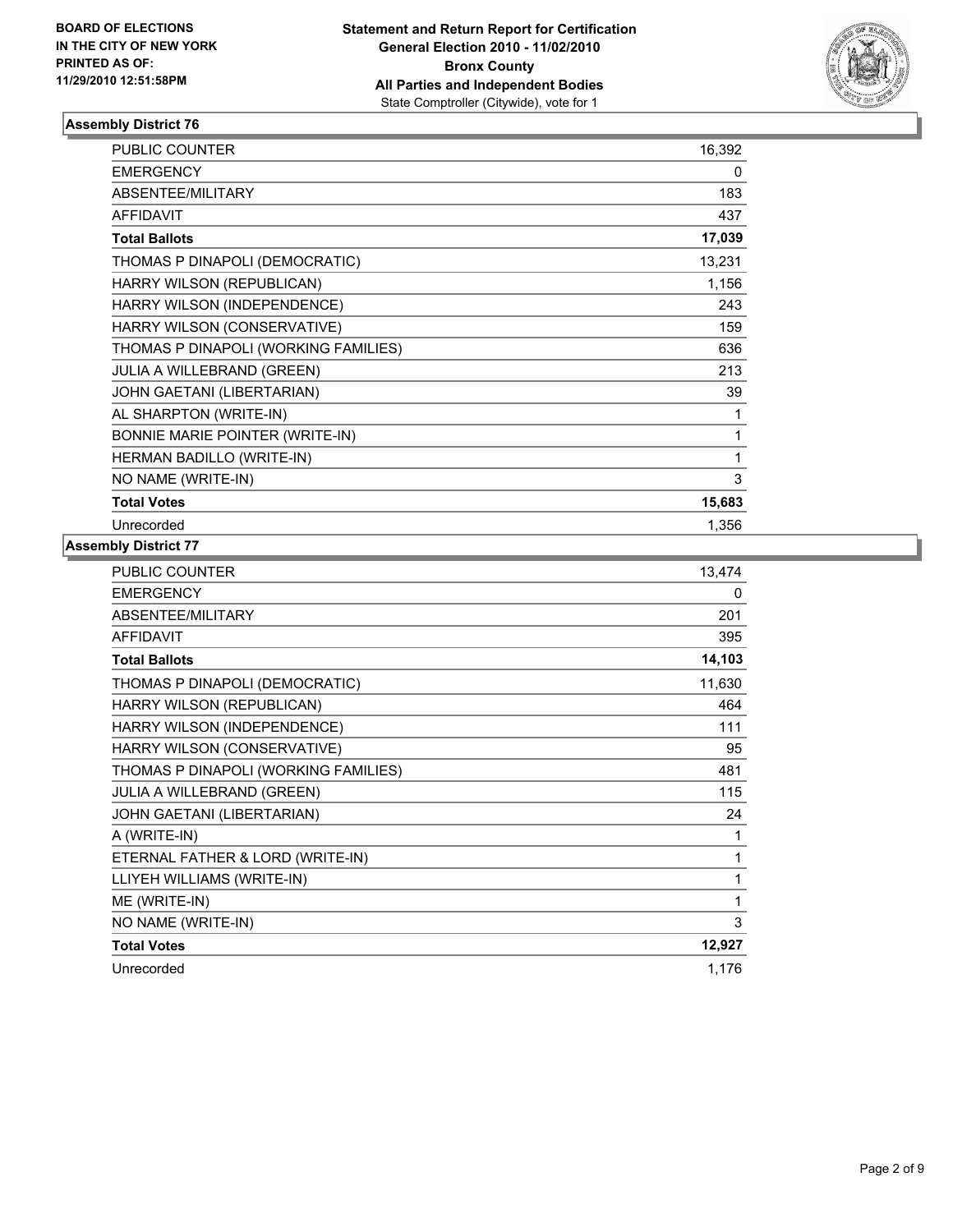

| <b>PUBLIC COUNTER</b>                | 10,828 |
|--------------------------------------|--------|
| <b>EMERGENCY</b>                     | 0      |
| ABSENTEE/MILITARY                    | 197    |
| <b>AFFIDAVIT</b>                     | 311    |
| <b>Total Ballots</b>                 | 11,390 |
| THOMAS P DINAPOLI (DEMOCRATIC)       | 8,420  |
| HARRY WILSON (REPUBLICAN)            | 964    |
| HARRY WILSON (INDEPENDENCE)          | 138    |
| HARRY WILSON (CONSERVATIVE)          | 151    |
| THOMAS P DINAPOLI (WORKING FAMILIES) | 544    |
| <b>JULIA A WILLEBRAND (GREEN)</b>    | 153    |
| JOHN GAETANI (LIBERTARIAN)           | 35     |
| NO NAME (WRITE-IN)                   | 4      |
| <b>Total Votes</b>                   | 10,409 |
| Unrecorded                           | 981    |

| <b>PUBLIC COUNTER</b>                | 15,596 |
|--------------------------------------|--------|
| <b>EMERGENCY</b>                     | 0      |
| ABSENTEE/MILITARY                    | 216    |
| AFFIDAVIT                            | 378    |
| <b>Total Ballots</b>                 | 16,211 |
| THOMAS P DINAPOLI (DEMOCRATIC)       | 13,127 |
| HARRY WILSON (REPUBLICAN)            | 562    |
| HARRY WILSON (INDEPENDENCE)          | 139    |
| HARRY WILSON (CONSERVATIVE)          | 90     |
| THOMAS P DINAPOLI (WORKING FAMILIES) | 527    |
| JULIA A WILLEBRAND (GREEN)           | 165    |
| JOHN GAETANI (LIBERTARIAN)           | 21     |
| NO NAME (WRITE-IN)                   | 3      |
| OMOWALE ADEWALE (WRITE-IN)           | 1      |
| <b>Total Votes</b>                   | 14,635 |
| Unrecorded                           | 1,576  |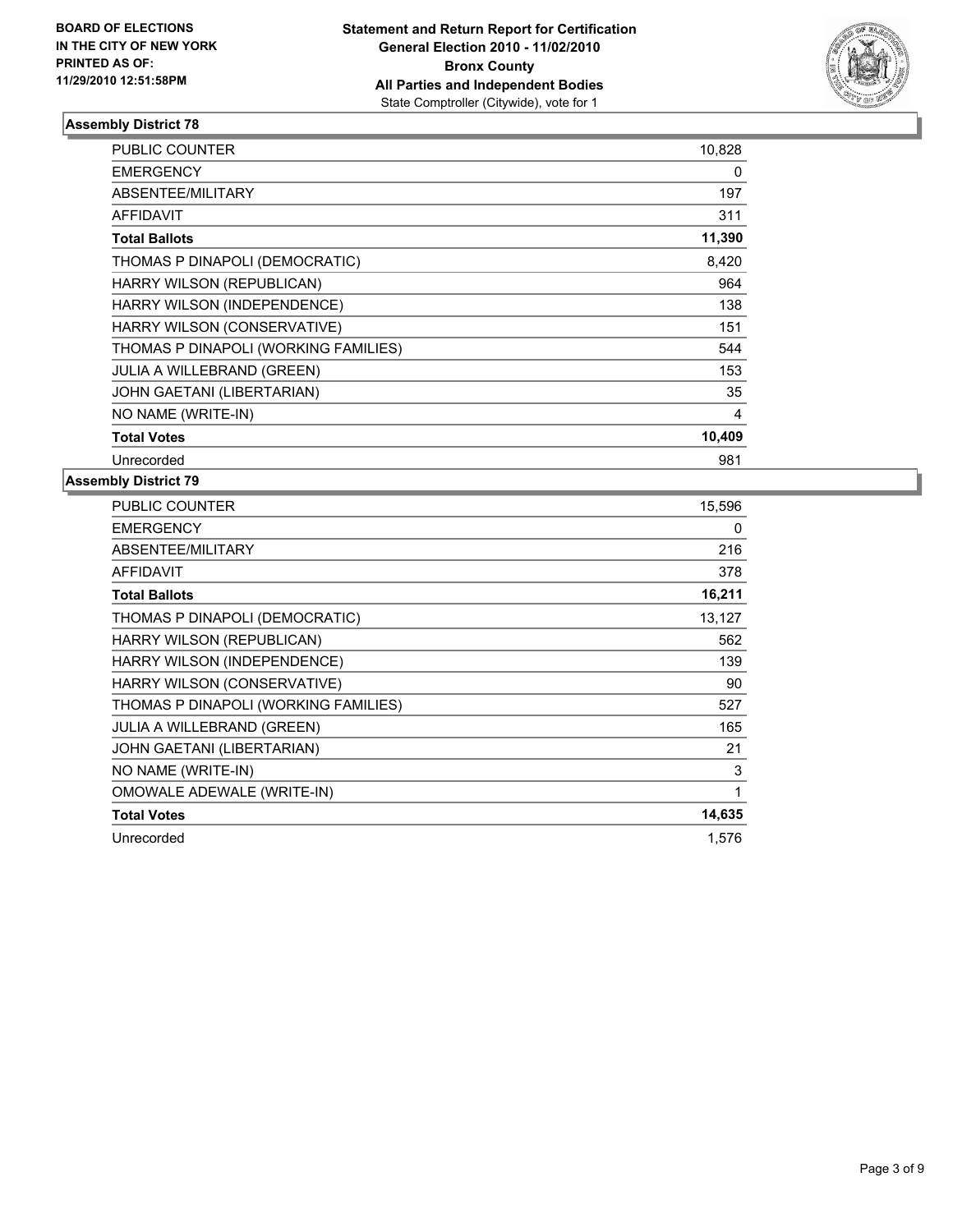

| <b>PUBLIC COUNTER</b>                | 16,176 |
|--------------------------------------|--------|
| <b>EMERGENCY</b>                     | 0      |
| ABSENTEE/MILITARY                    | 423    |
| <b>AFFIDAVIT</b>                     | 361    |
| <b>Total Ballots</b>                 | 17,037 |
| THOMAS P DINAPOLI (DEMOCRATIC)       | 10,593 |
| HARRY WILSON (REPUBLICAN)            | 3,214  |
| HARRY WILSON (INDEPENDENCE)          | 370    |
| HARRY WILSON (CONSERVATIVE)          | 450    |
| THOMAS P DINAPOLI (WORKING FAMILIES) | 846    |
| <b>JULIA A WILLEBRAND (GREEN)</b>    | 264    |
| JOHN GAETANI (LIBERTARIAN)           | 55     |
| A (WRITE-IN)                         | 1      |
| BUZZ LIGHT YEAR (WRITE-IN)           | 1      |
| GOD (WRITE-IN)                       | 1      |
| RALPH NADER (WRITE-IN)               | 1      |
| THOMAS P. DINAPOLI (WRITE-IN)        | 1      |
| <b>Total Votes</b>                   | 15,797 |
| Unrecorded                           | 1,240  |

| PUBLIC COUNTER                       | 21,958 |
|--------------------------------------|--------|
| <b>EMERGENCY</b>                     | 0      |
| ABSENTEE/MILITARY                    | 744    |
| <b>AFFIDAVIT</b>                     | 410    |
| <b>Total Ballots</b>                 | 23,309 |
| THOMAS P DINAPOLI (DEMOCRATIC)       | 13,295 |
| HARRY WILSON (REPUBLICAN)            | 5,184  |
| HARRY WILSON (INDEPENDENCE)          | 791    |
| HARRY WILSON (CONSERVATIVE)          | 626    |
| THOMAS P DINAPOLI (WORKING FAMILIES) | 1,247  |
| JULIA A WILLEBRAND (GREEN)           | 388    |
| JOHN GAETANI (LIBERTARIAN)           | 91     |
| ALFRED NEUMAN (WRITE-IN)             | 1      |
| <b>B BLANCO (WRITE-IN)</b>           | 1      |
| HUNTER S THOMPSON (WRITE-IN)         | 1      |
| <b>ISRAELA KAHAN (WRITE-IN)</b>      | 1      |
| JOSEPH FUSCO (WRITE-IN)              | 1      |
| KOLAK BAIPAL (WRITE-IN)              | 1      |
| NO NAME (WRITE-IN)                   | 3      |
| <b>Total Votes</b>                   | 21,631 |
| Unrecorded                           | 1,678  |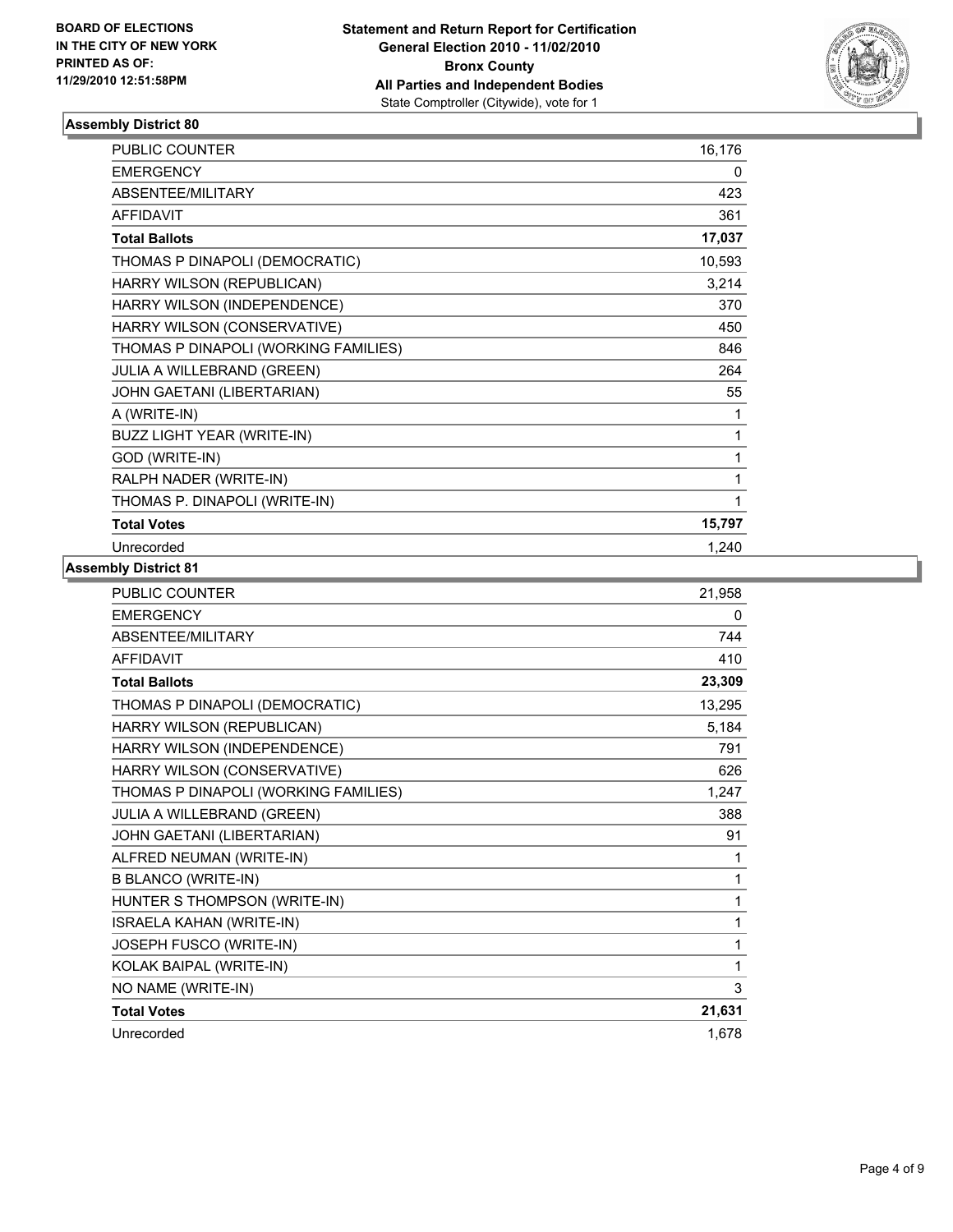

| <b>PUBLIC COUNTER</b>                | 24,399         |
|--------------------------------------|----------------|
| <b>EMERGENCY</b>                     | 0              |
| ABSENTEE/MILITARY                    | 559            |
| <b>AFFIDAVIT</b>                     | 360            |
| <b>Total Ballots</b>                 | 25,389         |
| THOMAS P DINAPOLI (DEMOCRATIC)       | 15,257         |
| HARRY WILSON (REPUBLICAN)            | 5,103          |
| HARRY WILSON (INDEPENDENCE)          | 565            |
| HARRY WILSON (CONSERVATIVE)          | 869            |
| THOMAS P DINAPOLI (WORKING FAMILIES) | 1,406          |
| JULIA A WILLEBRAND (GREEN)           | 331            |
| JOHN GAETANI (LIBERTARIAN)           | 91             |
| A (WRITE-IN)                         | 1              |
| <b>GAY MARRIAGE (WRITE-IN)</b>       | 1              |
| ISH PEE PEE (WRITE-IN)               | 1              |
| NO NAME (WRITE-IN)                   | $\overline{c}$ |
| <b>VOID (WRITE-IN)</b>               | 1              |
| <b>Total Votes</b>                   | 23,628         |
| Unrecorded                           | 1,761          |

| <b>PUBLIC COUNTER</b>                | 18,367 |
|--------------------------------------|--------|
| <b>EMERGENCY</b>                     | 0      |
| ABSENTEE/MILITARY                    | 333    |
| <b>AFFIDAVIT</b>                     | 428    |
| <b>Total Ballots</b>                 | 19,167 |
| THOMAS P DINAPOLI (DEMOCRATIC)       | 16,152 |
| HARRY WILSON (REPUBLICAN)            | 669    |
| HARRY WILSON (INDEPENDENCE)          | 182    |
| HARRY WILSON (CONSERVATIVE)          | 126    |
| THOMAS P DINAPOLI (WORKING FAMILIES) | 820    |
| <b>JULIA A WILLEBRAND (GREEN)</b>    | 129    |
| JOHN GAETANI (LIBERTARIAN)           | 17     |
| <b>IJEOMA ONYEKURIE (WRITE-IN)</b>   | 1      |
| JAMES GILLMORE (WRITE-IN)            | 1      |
| NO NAME (WRITE-IN)                   | 1      |
| <b>Total Votes</b>                   | 18,098 |
| Unrecorded                           | 1,069  |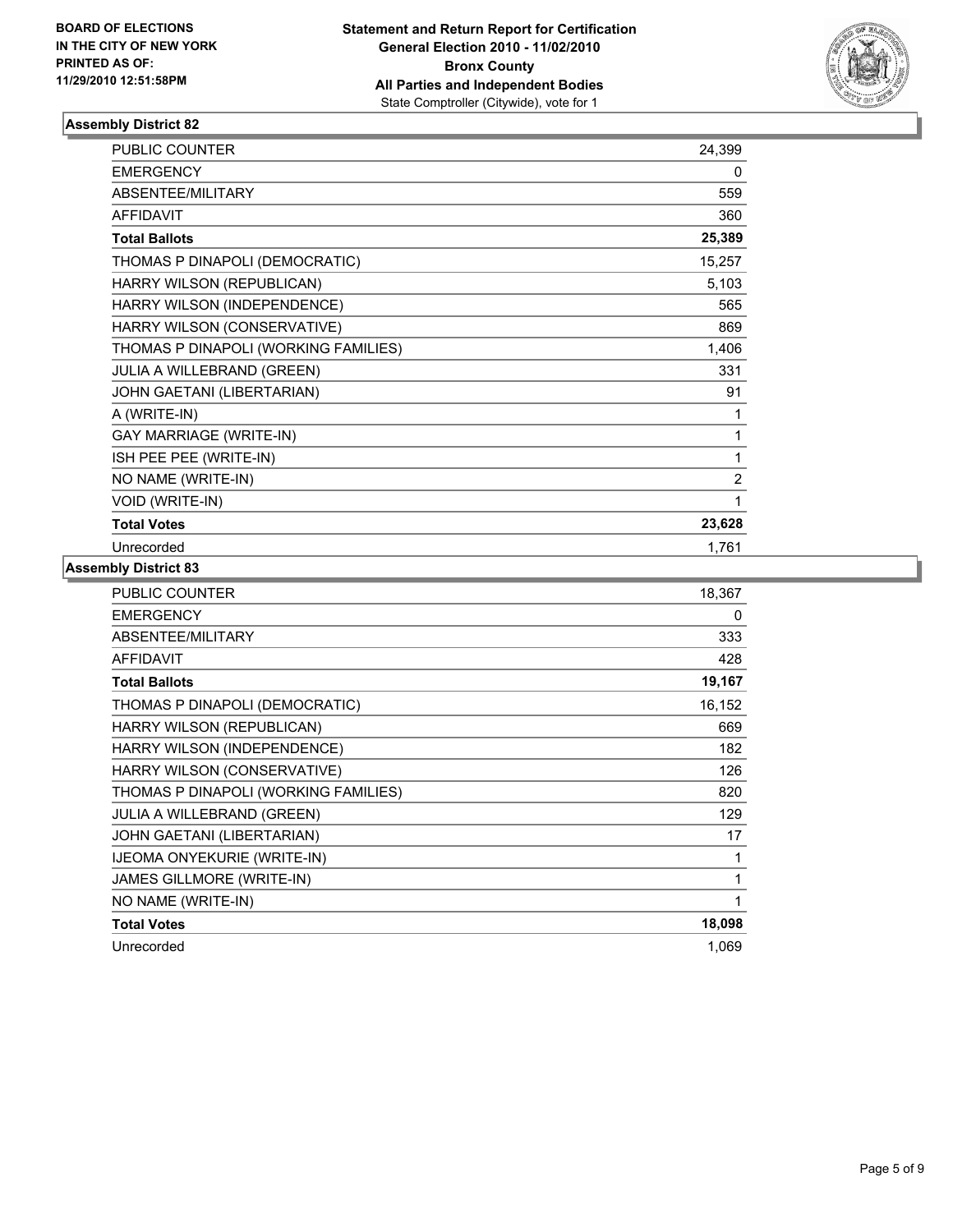

| <b>PUBLIC COUNTER</b>                | 13,390 |
|--------------------------------------|--------|
| <b>EMERGENCY</b>                     | 0      |
| ABSENTEE/MILITARY                    | 105    |
| <b>AFFIDAVIT</b>                     | 297    |
| <b>Total Ballots</b>                 | 13,818 |
| THOMAS P DINAPOLI (DEMOCRATIC)       | 10,884 |
| HARRY WILSON (REPUBLICAN)            | 549    |
| HARRY WILSON (INDEPENDENCE)          | 87     |
| HARRY WILSON (CONSERVATIVE)          | 98     |
| THOMAS P DINAPOLI (WORKING FAMILIES) | 362    |
| <b>JULIA A WILLEBRAND (GREEN)</b>    | 131    |
| JOHN GAETANI (LIBERTARIAN)           | 26     |
| DR CORNEL WEST (WRITE-IN)            | 1      |
| NO NAME (WRITE-IN)                   | 3      |
| RN (WRITE-IN)                        | 1      |
| <b>Total Votes</b>                   | 12,142 |
| Unrecorded                           | 1,676  |

| <b>PUBLIC COUNTER</b>                | 13,355 |
|--------------------------------------|--------|
| <b>EMERGENCY</b>                     | 0      |
| ABSENTEE/MILITARY                    | 137    |
| <b>AFFIDAVIT</b>                     | 308    |
| <b>Total Ballots</b>                 | 13,820 |
| THOMAS P DINAPOLI (DEMOCRATIC)       | 11,072 |
| HARRY WILSON (REPUBLICAN)            | 581    |
| HARRY WILSON (INDEPENDENCE)          | 145    |
| HARRY WILSON (CONSERVATIVE)          | 89     |
| THOMAS P DINAPOLI (WORKING FAMILIES) | 445    |
| <b>JULIA A WILLEBRAND (GREEN)</b>    | 144    |
| JOHN GAETANI (LIBERTARIAN)           | 20     |
| HARRY D'AGOSTINO (WRITE-IN)          | 1      |
| <b>Total Votes</b>                   | 12,497 |
| Unrecorded                           | 1,323  |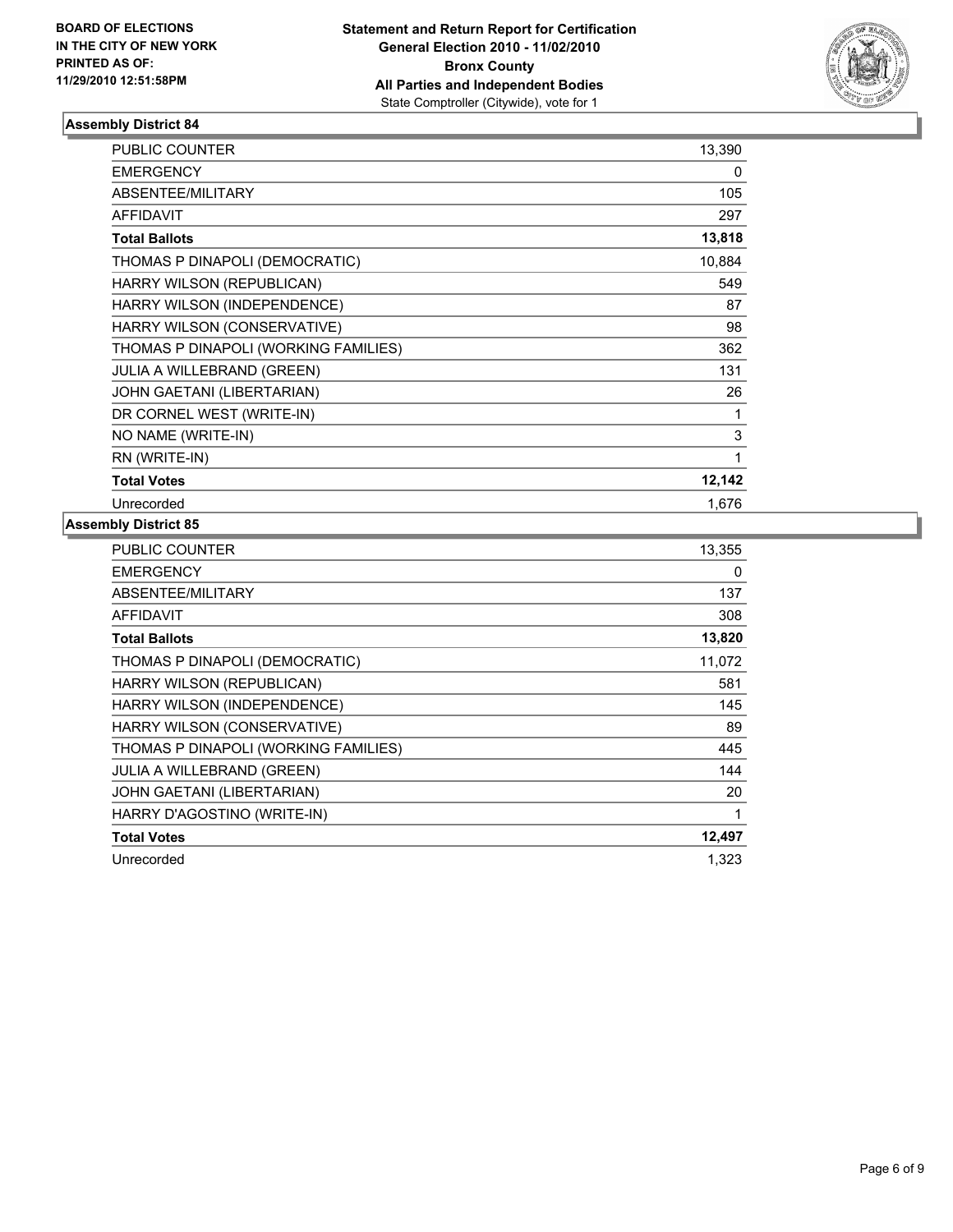

| <b>PUBLIC COUNTER</b>                | 10,519 |
|--------------------------------------|--------|
| <b>EMERGENCY</b>                     | 0      |
| ABSENTEE/MILITARY                    | 106    |
| <b>AFFIDAVIT</b>                     | 420    |
| <b>Total Ballots</b>                 | 11,073 |
| THOMAS P DINAPOLI (DEMOCRATIC)       | 8,068  |
| HARRY WILSON (REPUBLICAN)            | 430    |
| HARRY WILSON (INDEPENDENCE)          | 100    |
| HARRY WILSON (CONSERVATIVE)          | 93     |
| THOMAS P DINAPOLI (WORKING FAMILIES) | 1,099  |
| <b>JULIA A WILLEBRAND (GREEN)</b>    | 126    |
| JOHN GAETANI (LIBERTARIAN)           | 18     |
| NO NAME (WRITE-IN)                   | 3      |
| NONAME (WRITE-IN)                    | 1      |
| VOID (WRITE-IN)                      | 1      |
| <b>Total Votes</b>                   | 9,939  |
| Unrecorded                           | 1,134  |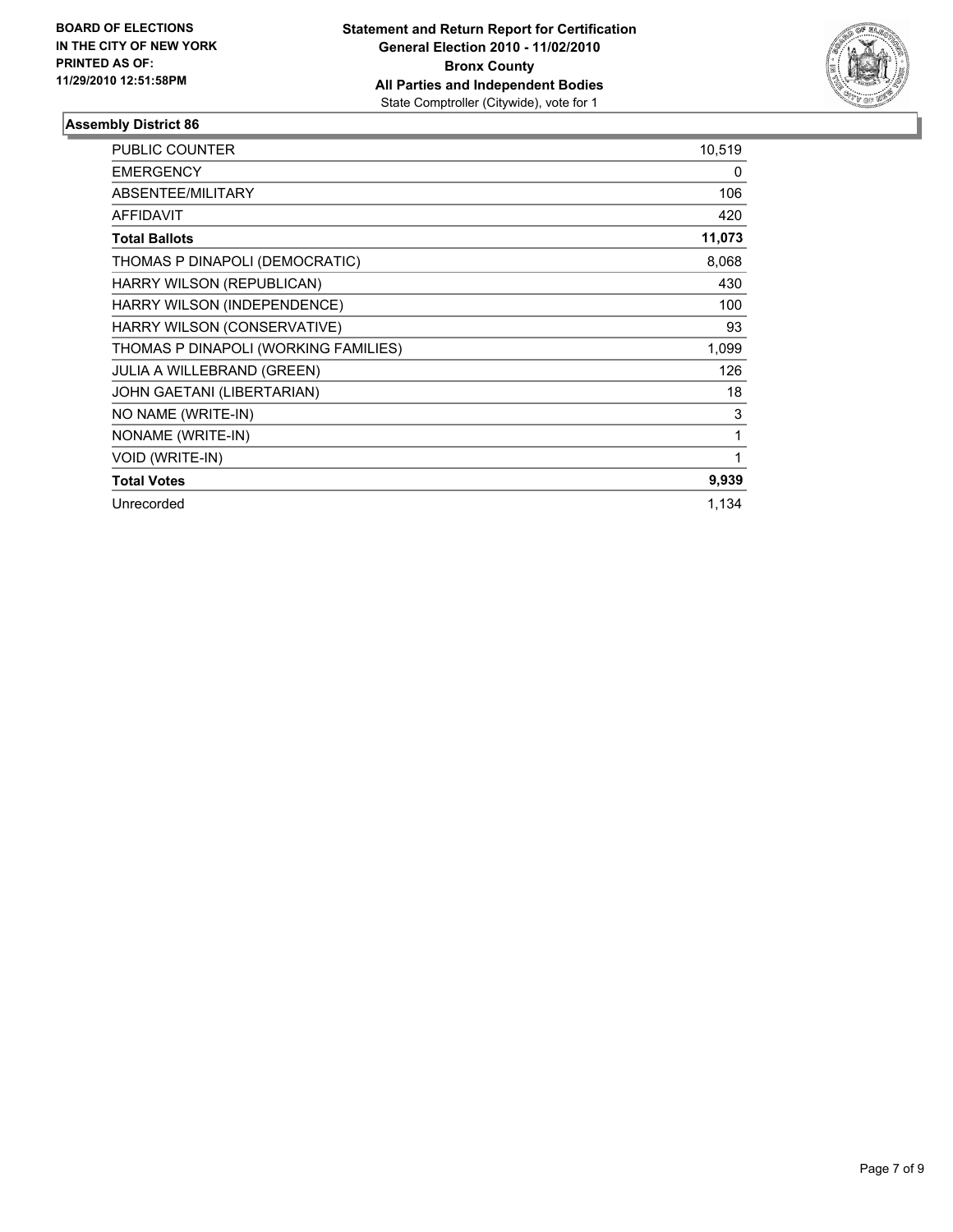

**Total for State Comptroller (Citywide) - Bronx County**

| <b>PUBLIC COUNTER</b>                | 174,454      |
|--------------------------------------|--------------|
| EMERGENCY                            | 0            |
| ABSENTEE/MILITARY                    | 3,204        |
| AFFIDAVIT                            | 4,105        |
| <b>Total Ballots</b>                 | 182,356      |
| THOMAS P DINAPOLI (DEMOCRATIC)       | 131,729      |
| HARRY WILSON (REPUBLICAN)            | 18,876       |
| HARRY WILSON (INDEPENDENCE)          | 2,871        |
| HARRY WILSON (CONSERVATIVE)          | 2,846        |
| THOMAS P DINAPOLI (WORKING FAMILIES) | 8,413        |
| JULIA A WILLEBRAND (GREEN)           | 2,159        |
| JOHN GAETANI (LIBERTARIAN)           | 437          |
| A (WRITE-IN)                         | 3            |
| AL SHARPTON (WRITE-IN)               | 1            |
| ALFRED NEUMAN (WRITE-IN)             | 1            |
| <b>B BLANCO (WRITE-IN)</b>           | 1            |
| BONNIE MARIE POINTER (WRITE-IN)      | 1            |
| BUZZ LIGHT YEAR (WRITE-IN)           | 1            |
| DR CORNEL WEST (WRITE-IN)            | 1            |
| ETERNAL FATHER & LORD (WRITE-IN)     | 1            |
| GAY MARRIAGE (WRITE-IN)              | 1            |
| GOD (WRITE-IN)                       | 1            |
| HARRY D'AGOSTINO (WRITE-IN)          | 1            |
| HERMAN BADILLO (WRITE-IN)            | 1            |
| HUNTER S THOMPSON (WRITE-IN)         | 1            |
| IJEOMA ONYEKURIE (WRITE-IN)          | 1            |
| ISH PEE PEE (WRITE-IN)               | 1            |
| ISRAELA KAHAN (WRITE-IN)             | 1            |
| JAMES GILLMORE (WRITE-IN)            | 1            |
| JOSEPH FUSCO (WRITE-IN)              | 1            |
| KOLAK BAIPAL (WRITE-IN)              | 1            |
| LLIYEH WILLIAMS (WRITE-IN)           | 1            |
| ME (WRITE-IN)                        | $\mathbf{1}$ |
| NO NAME (WRITE-IN)                   | 25           |
| NONAME (WRITE-IN)                    | 1            |
| OMOWALE ADEWALE (WRITE-IN)           | 1            |
| RALPH NADER (WRITE-IN)               | 1            |
| RN (WRITE-IN)                        | 1            |
| THOMAS P. DINAPOLI (WRITE-IN)        | 1            |
| VOID (WRITE-IN)                      | 2            |
| <b>Total Votes</b>                   | 167,386      |
| Unrecorded                           | 14,970       |